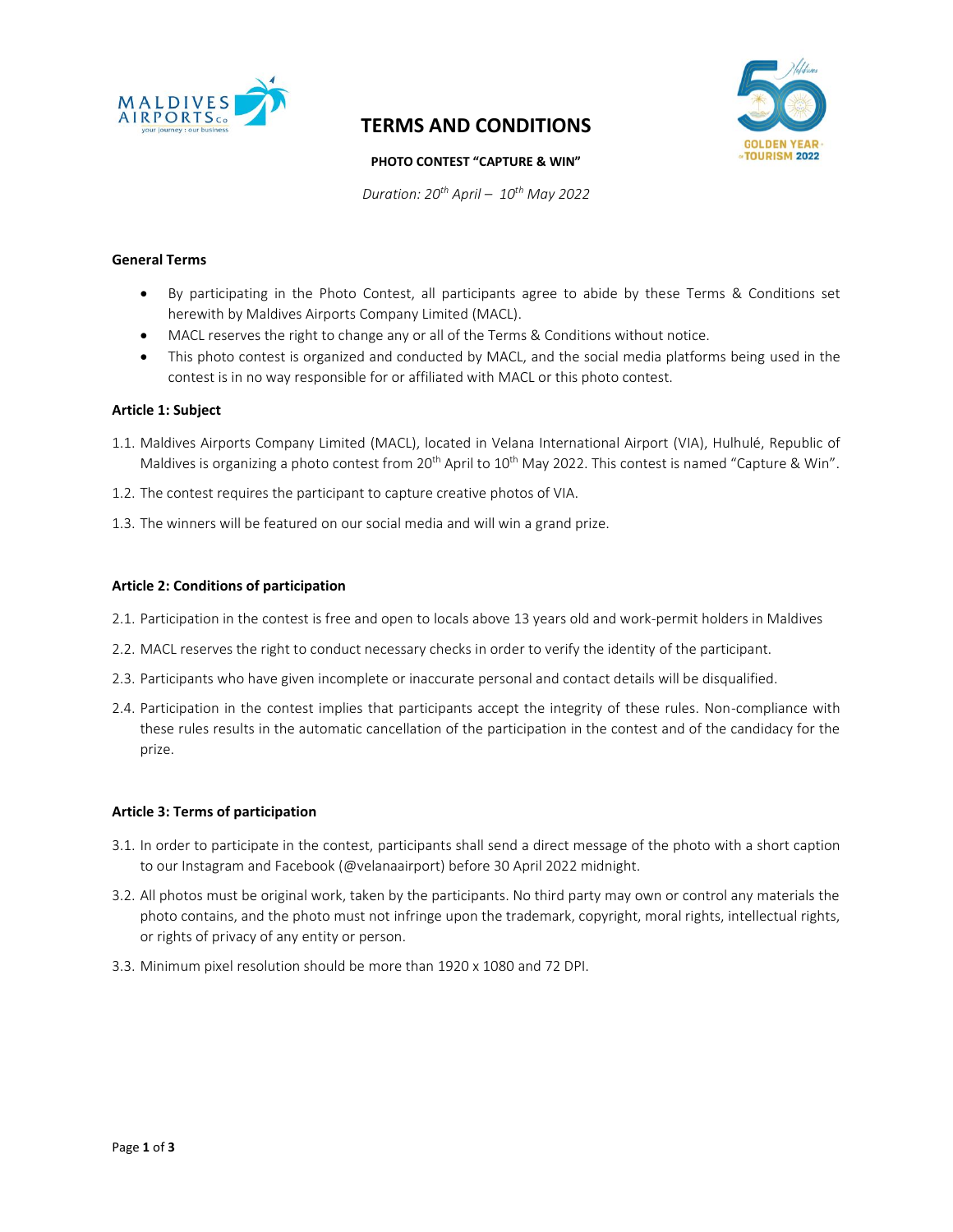



#### **Article 4: Selecting the Winner**

- 4.1. After the deadline of the photo submission, top 07 photos will be selected by MACL after internal review and the selected participants will be informed prior to MACL posting those photos in VIA Official social media. All decisions are final. MACL reserves the right to disqualify any entry that is deemed inappropriate or does not conform to stated contest rules.
- 4.2. Once the photos are posted, MACL will track the performance of those photos, and the photo with the most likes at midnight on May 10<sup>th</sup>, 2022 will be chosen as the contest winner.
- 4.3. The winners will be contacted via social media account used during entry and will be allowed a month to collect the cash prize. If no response is received after 15 business days, a new winner will be selected and the previous winner will forfeit all rights to the prize.

# **Article 5: Description of the prize**

- 5.1. The Prize of this contest is 10,000 MVR cash.
- 5.2. The prize cannot be exchanged for another prize or for its monetary value for any reason.
- 5.3. MACL reserves the right to change the prize without prior notice. In this case, the value of the prize will be equal or superior to that of the original prize.
- 5.4. Furthermore, the winner will be featured on our social media platforms.

#### **Article 6: Publication of the results**

5.1. The winner will be published on  $12<sup>th</sup>$  May 2022 via Velana Airports official social media handles.

#### **Article 7: Dispute and responsibilities**

- 7.1. Inaccurate or dishonest declarations, or any fraud, results in the participant's disqualification.
- 7.2. MACL shall not be held liable if the contest is cancelled due to a situation of force majeure or any other occurrence beyond its control.
- 7.3. MACL will be able to cancel or put on hold all or part of the contest if it appears that fraud was committed in any form during participation in this contest. MACL reserves the right, in this case, of not awarding the case to the person who committed fraud.
- 7.4. MACL Assumes no liability in case the internet network, phone lines, or any reception tool dysfunctions and prevents the effective functioning of the contest.